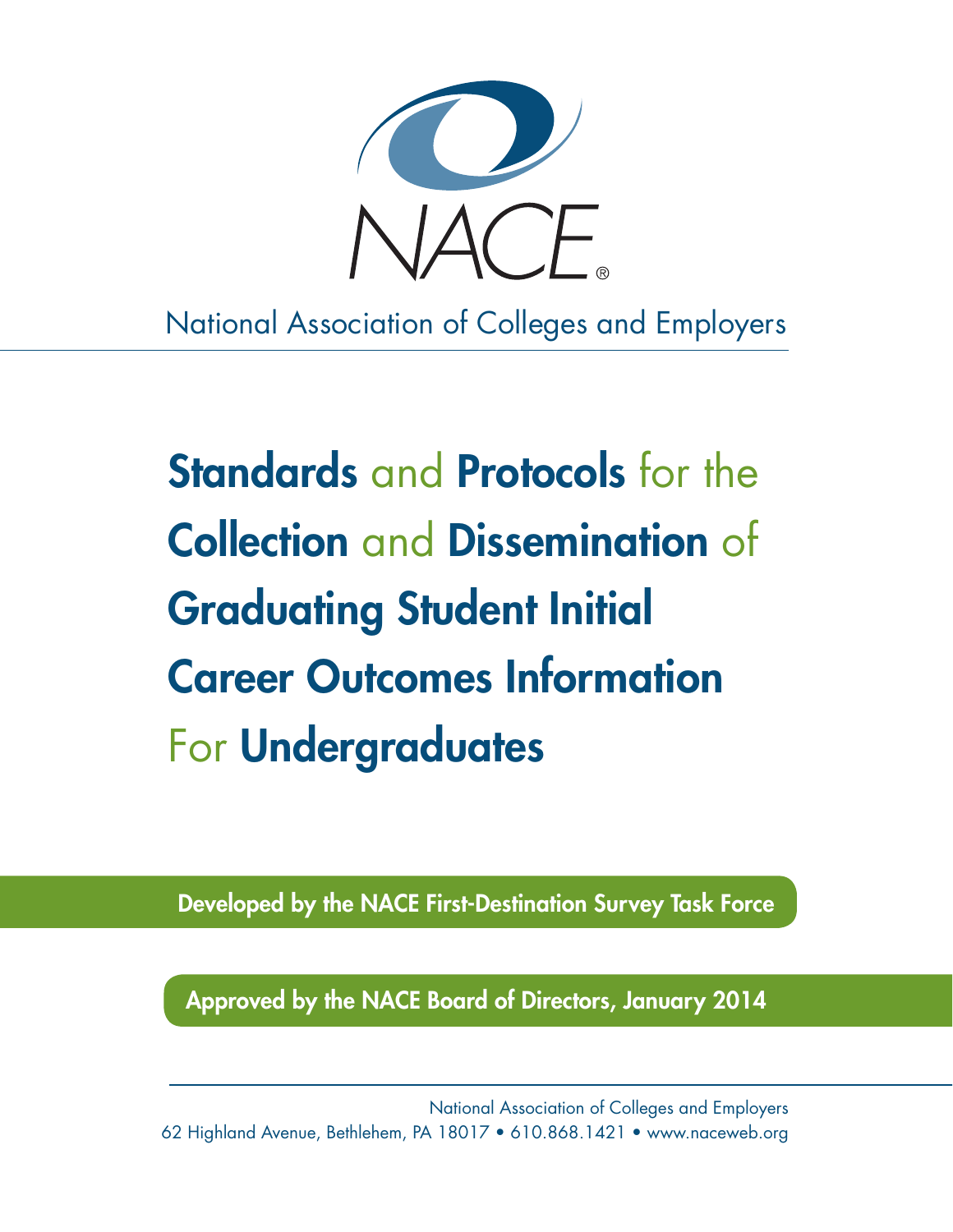## Table of Contents

| Defining the graduating class                      |
|----------------------------------------------------|
| Targeted knowledge rates                           |
| Career outcomes reporting categories               |
| Career outcomes rate                               |
| Timeline for summary data collection and reporting |
| Further assessments                                |
|                                                    |
| 13                                                 |

## Sample spreadsheet

Each year, NACE will request summary data from all institutions to track and share broad trends in hiring and continuing education. Participation is voluntary. A sample spreadsheet that describes how outcomes data should be organized is available at www.naceweb.org/knowledge/assessment/first-destination-survey-standards.aspx.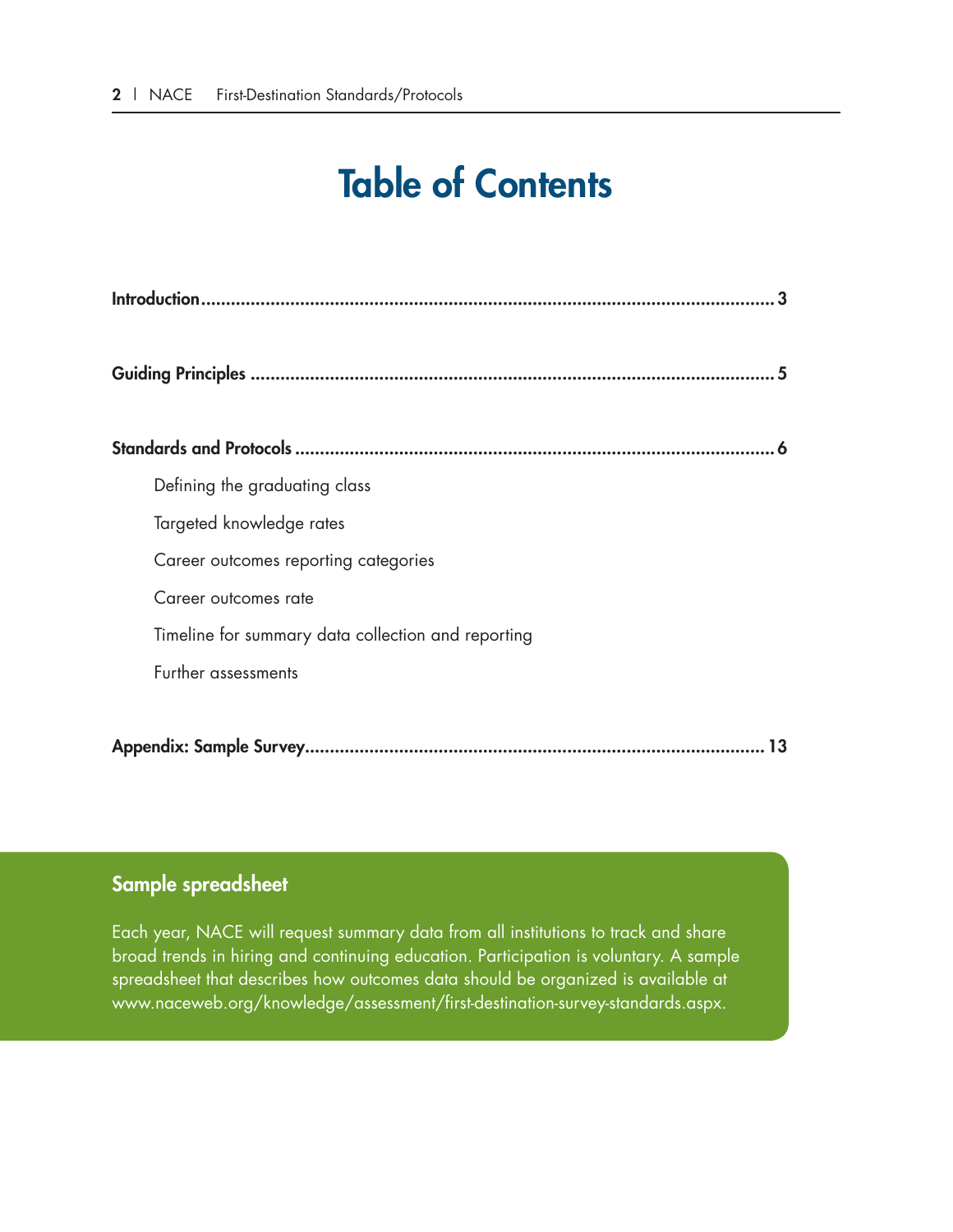## **Introduction**

The National Association of Colleges and Employers (NACE) is the preeminent national organization focused on the employment of the college educated. As such, it has a singular responsibility to the profession and the public to provide thought leadership on the relevant issues and trends affecting the college-educated work force.

In light of escalating higher education costs and perceived returns on the significant investment of time, effort, and resources expended by students and their families, NACE recognizes the critically important public discourse concerning the value and effectiveness of higher education as it relates to preparing the next generation work force. NACE further recognizes the growing importance of institutional outcomes assessment efforts as they relate to improving higher education performance and achieving institutional and academic program accreditation standards.

Efforts to assess the employment- and career-related outcomes for college graduates are not new and, in fact, a great many institutions undertake these efforts in various ways, to differing degrees and at different points in time. There has been significantly growing interest, however, among career services professionals and other stakeholders, in the leadership role that NACE can, and should, play in providing greater direction and guidance in this specific form of assessment to ensure greater consistency and to advance best practices.

In response to the concerns and circumstances, NACE has established these national standards and protocols to guide higher education institutions in collecting and disseminating the vital information regarding the immediate career outcomes of their graduates. In doing so, NACE does not seek to supersede or take the place of other standards established for specific academic programs (e.g., M.B.A. and law) or efforts by various state entities and public higher education systems to assess graduating student career outcomes.

NACE recognizes the enormous diversity among higher education institutions in terms of mission and goals and the inherent difficulty of a simple one-size-fits-all approach. Consequently, the goal of this initiative is to establish some initial minimum standards and protocols which serve both to help institutions embark on this assessment process and lay the critical foundation for further development and advancement in this vital area of evaluation. Given this goal, the focus of this initial set of standards is on the first-destination career activities of students completing their undergraduate degrees. NACE will work with other organizations, including the Graduate School Council, to determine appropriate additional standards for assessing the initial career outcomes of master's and doctoral graduates.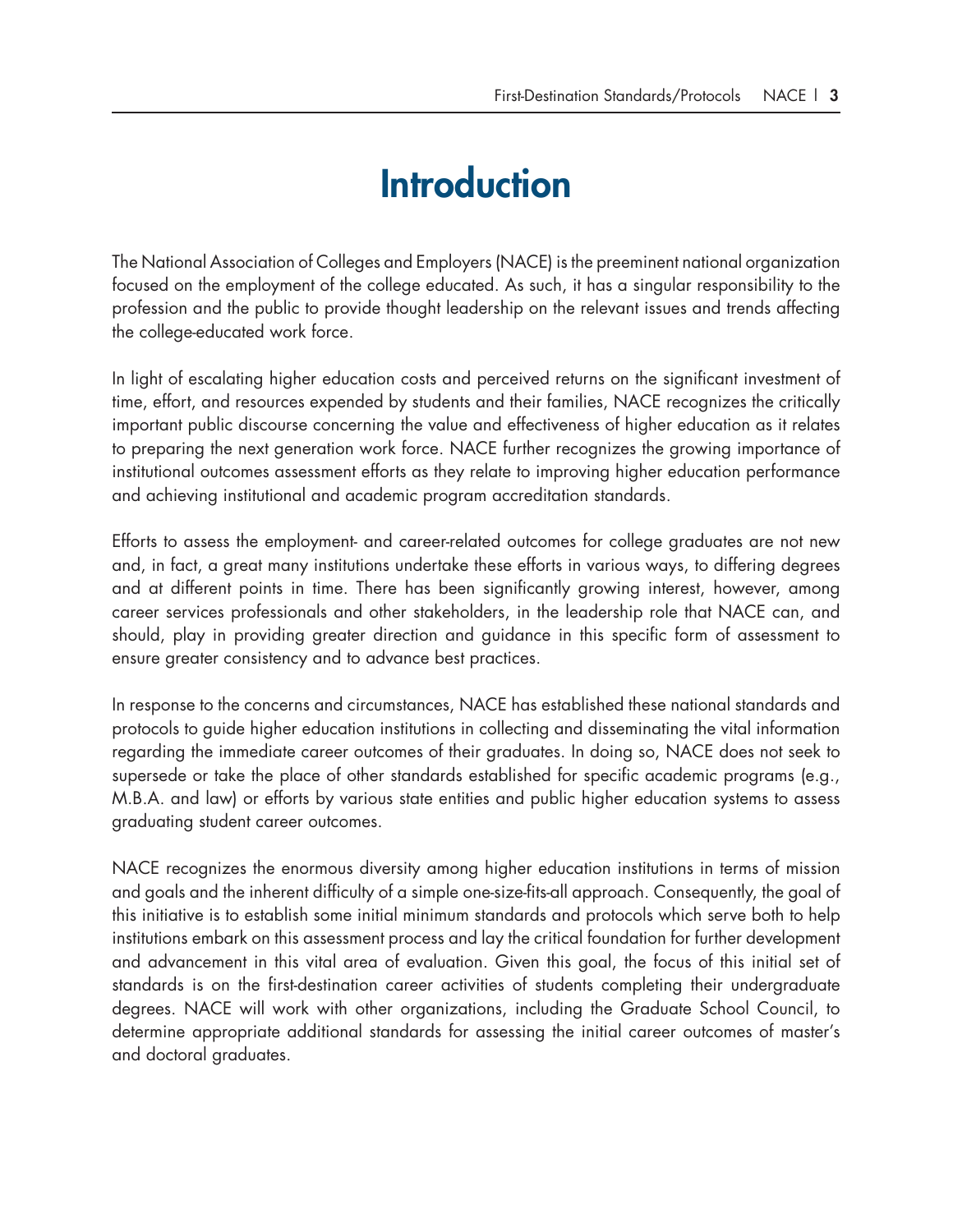Clearly, many institutions have already dedicated the necessary career services office and/or institutional resources to effectively undertake their assessment efforts in the area of graduating student initial career outcomes. Many institutions, for which these standards introduce new and expanded expectations, may struggle initially with allocating the necessary resources to meet these new standards. NACE recognizes that full implementation will take some time for these institutions. The association hopes in establishing these standards to raise greater awareness of the critical nature of these assessments and, in doing so, to help career services professionals in lobbying for the needed resources to effectively undertake them.

NACE also wishes to acknowledge the inherent limitations in focusing on first-destination outcomes. The positive impact of a college education cannot be measured in the simple terms of employment, earnings, or continued studies. The full benefits of the profoundly personal growth, enrichment, and increased knowledge evidenced by graduates cannot be adequately measured nor properly accounted for in the near-term. The most significant and substantive outcomes occur over the lifetime of the individual graduate.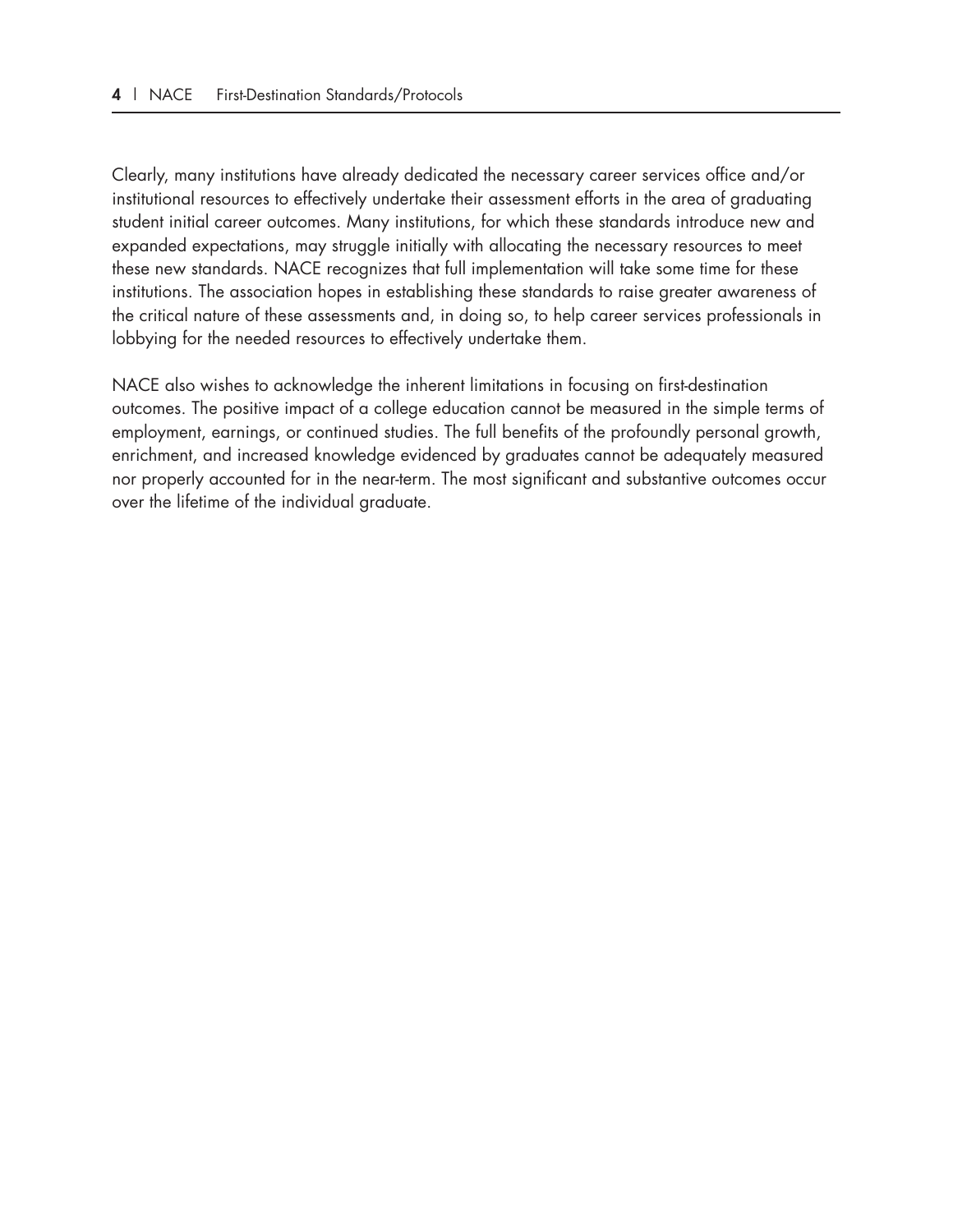# Guiding Principles

The standards described in this document reflect the guiding principles regarding the collection of graduating student career outcomes established by the NACE Board of Directors in July of 2012. Those principles include, in part, the following:

- Helping students achieve postgraduation career success is a critical element of the mission of the entire higher education institution.
- Higher education institutions should be focused on obtaining career outcomes information from all institutional graduates each year.
- The institution's career services organization should have an integral role—in collaboration with other institutional entities (e.g., academic departments, alumni relations offices)—in collecting and disseminating career outcomes information.
- Data collection protocols should be consistent with institutional human subject requirements, and the institutional research office should be aware of and involved with data collection as appropriate.
- Data may be collected from various legitimate sources (e.g., student survey responses; employer-, parent-, or faculty-provided information).
- Data collection should be ongoing, with final summary analysis being completed by six months after the graduation date.
- Outcomes information reports should provide aggregate data maintaining the confidentiality of individuals in accordance with institutional protocols involving these types of data.

NACE further encourages higher education institutions to pursue longer-term studies of the career progression of their graduates to better assess career outcomes over time.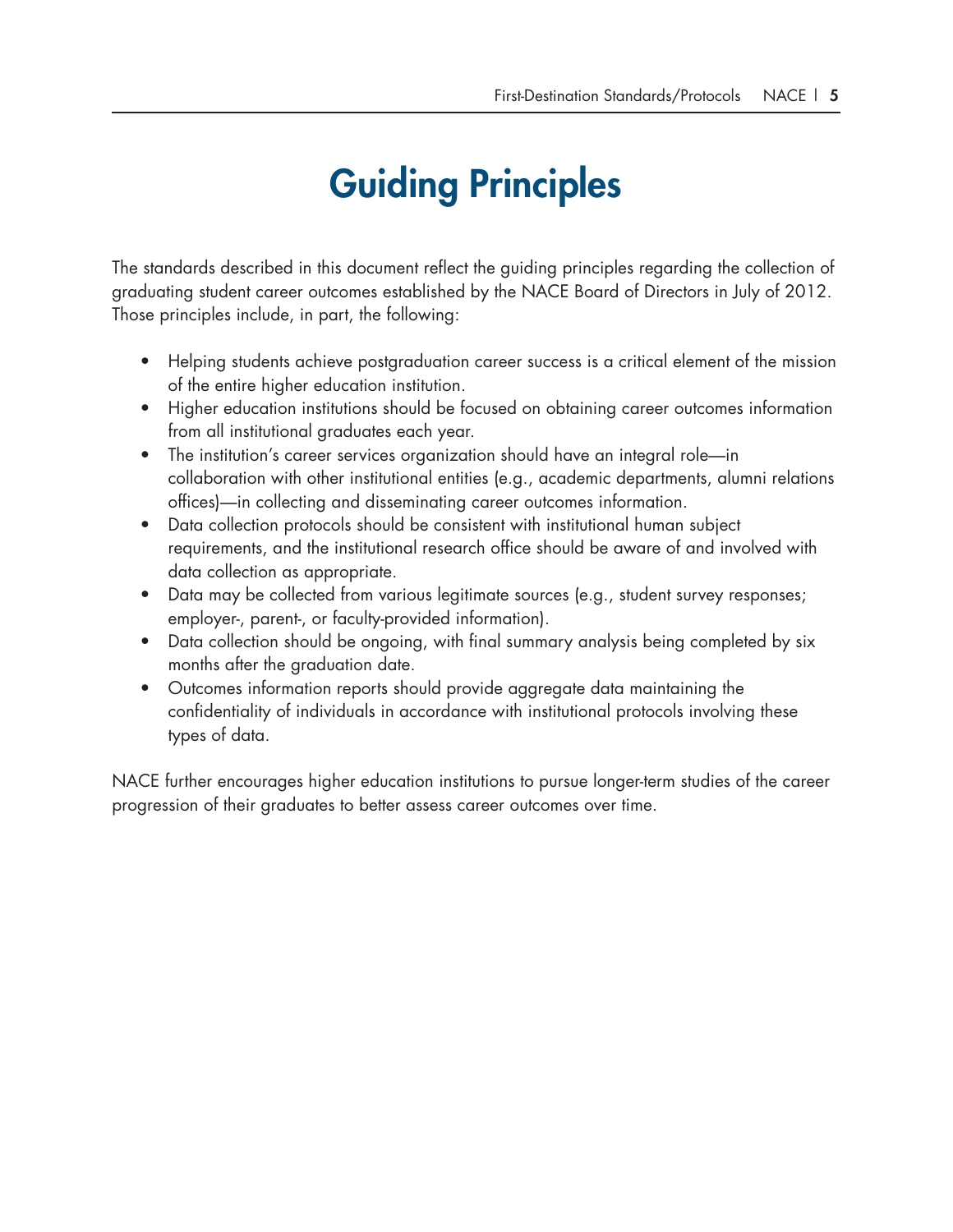## Standards and Protocols

Outlined below and organized by sub-section are the relevant standards and protocols established by NACE concerning the collection and dissemination of graduating student career outcomes.

## 1. Defining the graduating class

- a. Each year's graduating class includes those students who completed degrees between the periods of July 1 to June 30 each year, a time period consistent with degree completion reporting requirements established by the National Center for Education Statistics' Integrated Postsecondary Education Data System (IPEDS) program. For example, for purposes of outcomes reporting, the Class of 2013 - 2014 would include all graduates who completed degrees between July 1, 2013, and June 30, 2014.
- b. The graduating class should include all students completing either an associate or baccalaureate degree, full or part time, including those with permanent work authorization and those without permanent work authorization.
- c. Career outcomes information about graduates should be sortable by degree program, degree level (i.e., associate, baccalaureate) and work authorization (i.e., permanent work authorization, non-permanent work authorization).

## 2. Targeted knowledge rates

- a. The term "knowledge rate" defines the percent of graduates for which the institution has reasonable and verifiable information concerning the graduates' postgraduation career activities.
- b. This information may come directly from the graduates via, for example, a survey method. Relevant data, however, may also be provided by employers, or obtained through other sources (e.g., LinkedIn profiles, other online sources, fellow graduates, or parents). The institution should make good faith efforts to verify the information obtained by any source other than the graduate or in any case where there is some concern about the accuracy of the available information.
- c. The goal should be the highest possible rate, but institutions should strive for a minimum knowledge rate of 65 percent. The knowledge rate refers to basic information about the career outcomes of graduates (e.g., employed or continuing education). It is a given that in some instances certain information relative to the details of that status (e.g., salary for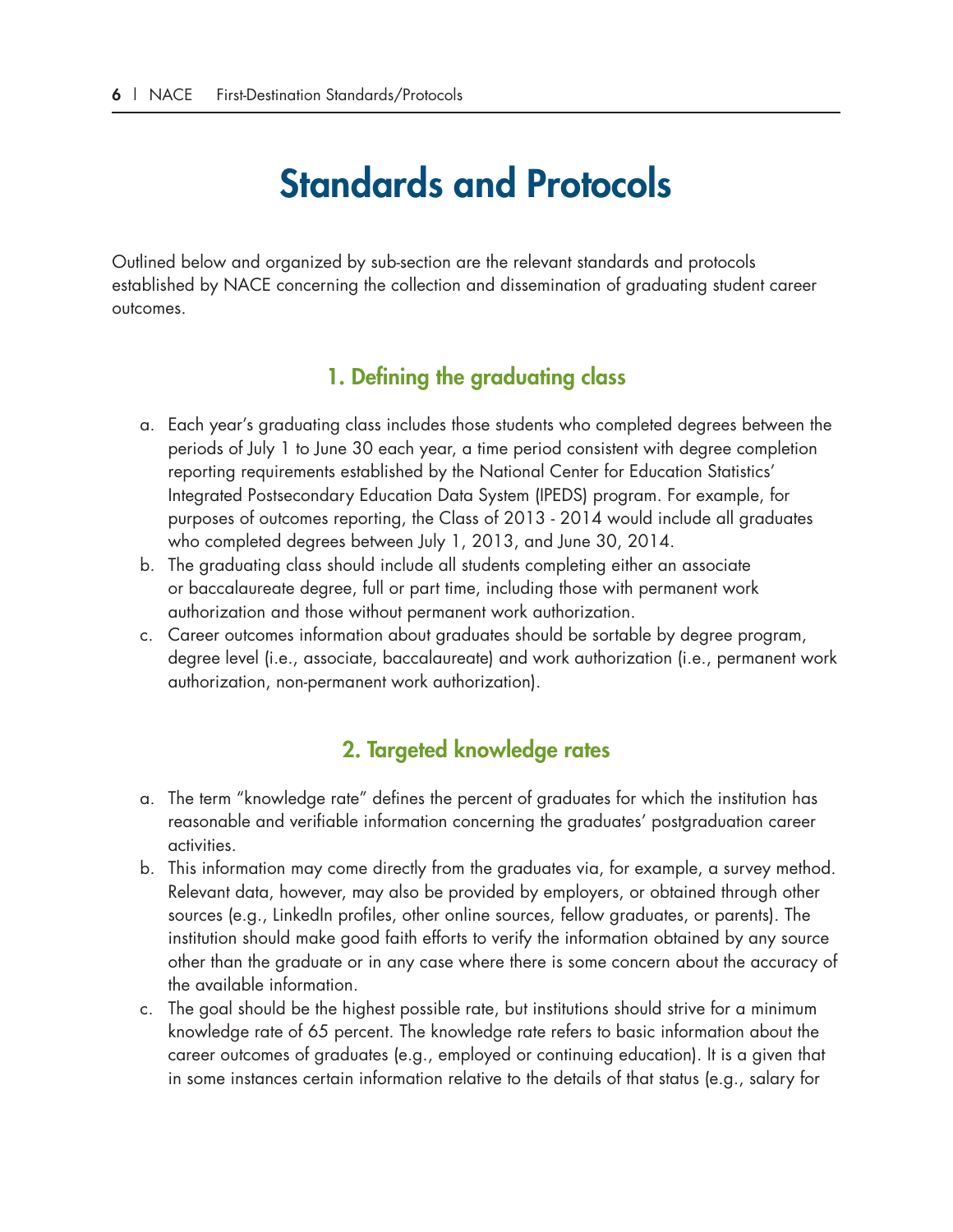those employed) may not always be provided or may otherwise be difficult to obtain.

d. A sample survey that addresses the specific data needs articulated in the standards is provided in the appendix of this document. The survey is not intended to be prescriptive but merely to represent a basic starting point for data collection. By necessity, the example is based on a paper-and-pencil-survey approach. If the institution uses an online survey approach, then certain data elements will not need to be provided by the respondent. Institutions are free to add whatever additional questions they desire to the sample survey or use a different survey format or style.

### 3. Career outcomes reporting categories

Outcomes data concerning individual graduates should be organized into standardized categories. Individual graduates should be included in the appropriate category that best represents their primary activity upon graduation. While in certain instances, graduates may be pursuing multiple activities (e.g., working part time and taking graduate courses), their status should only be reported once in their primary area of activity.

Reporting categories include the following:

#### Employed Full Time

Employed full time is generally defined as a position in which the graduate works for 30 hours or more per week.

In recognition of the diverse nature of employment, there are a number of important sub-categories that define employment and should be tracked for individual graduates. Graduates should be included in only one of the following categories:

- Employed as an entrepreneur
- Employed in a temporary/contract work assignment
- Employed freelance
- Employed in a postgraduate internship or fellowship
- Employed in all other work categories

Data to be collected include:

- Employing organization
- Position location—city, state, and country
- Job title
- If employed full time, annual base salary amount
- Guaranteed first-year bonus amount if appropriate (e.g., sign-on and/or year end).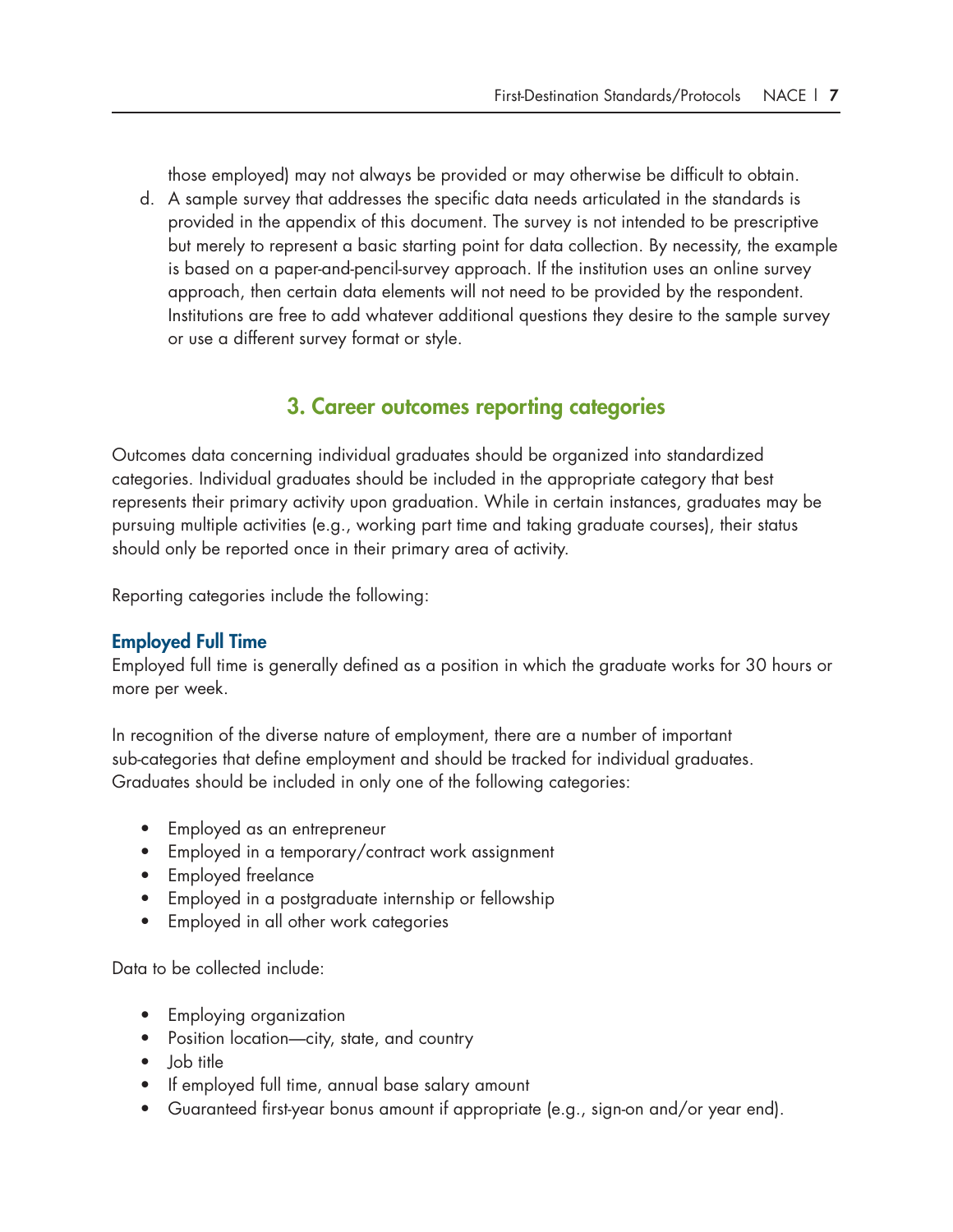#### Employed Part Time

Part-time employment is generally defined as a position in which the graduate works less than 30 hours per week.

Graduates should be included in only one of the following categories:

- Employed as an entrepreneur
- Employed in a temporary/contract work assignment
- Employed freelance
- Employed in a postgraduate internship or fellowship
- Employed in all other work categories

Data to be collected include:

- Employing organization
- Position location—city, state, and country
- Job title

#### Volunteer Service

This category is defined as those graduates who are participating in a volunteer or service program (e.g., Peace Corps, mission work).

Data to be collected include:

- Organization
- Assignment location-city, state, country
- Role or title

#### Military Service

This category is defined as those graduates serving in the U.S. Armed Forces.

Data to be collected include:

- Service branch
- Rank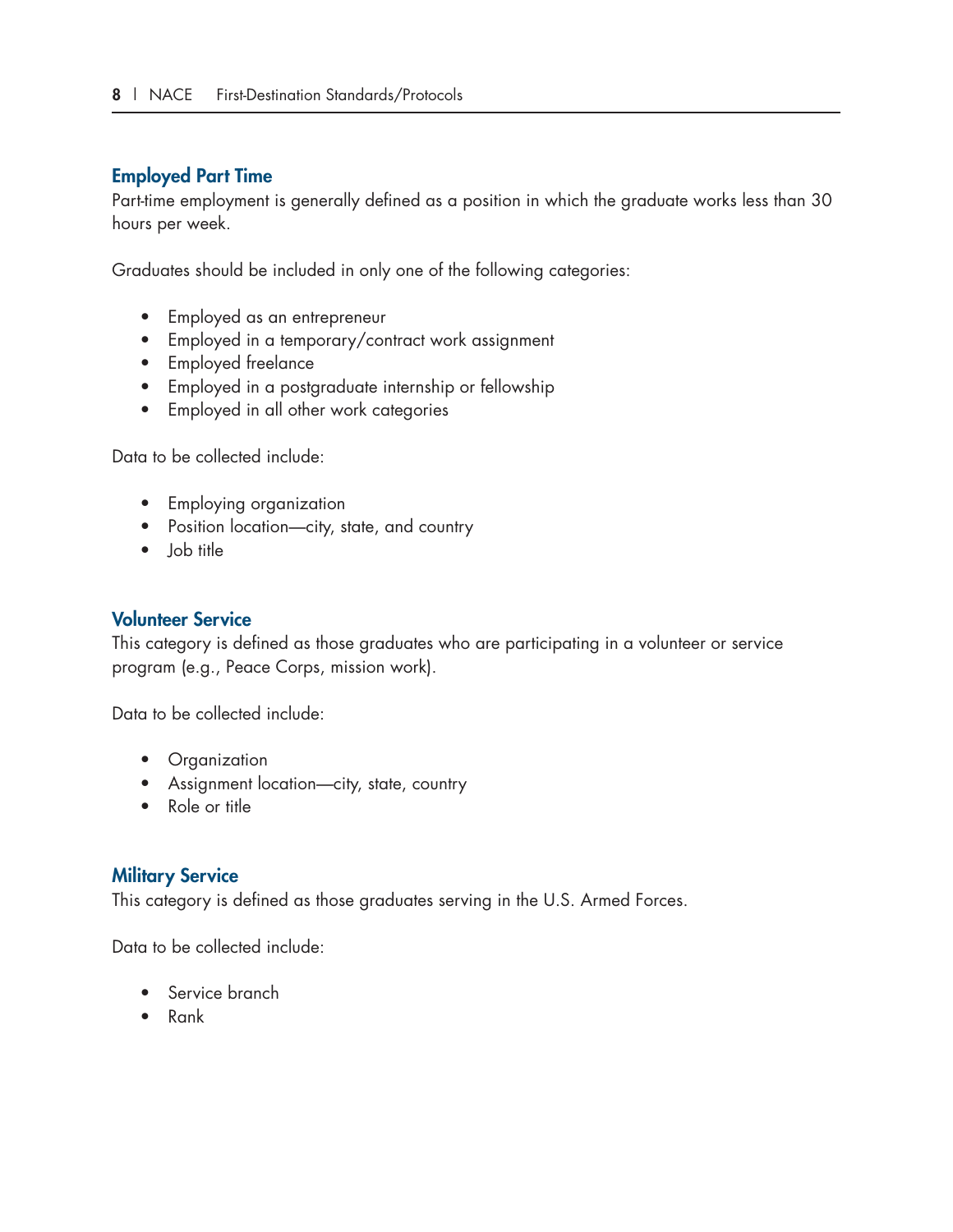#### Continuing Education

This category is defined as those who have been accepted to and plan to matriculate into a program of further study. This includes graduate school or other specialized training.

Data to be collected include:

- Name of institution
- Location of the institution—city, state, and country
- Program of study
- Degree to be earned

#### Seeking Employment

This category is defined as those graduates who have indicated that they are seeking employment or engaged in the job-search process.

#### Seeking Continuing Education

This category is defined as those graduates who have indicated that they are seeking and have not yet enrolled in a program of continuing education.

#### Not Seeking

This category is defined as those graduates who have indicated that they choose not to pursue either employment or continuing education at this time.

#### No Information Available

This category is defined as those graduates who, despite reasonable efforts on the part of the institution, have not responded to efforts to obtain information about their postgraduation career plans.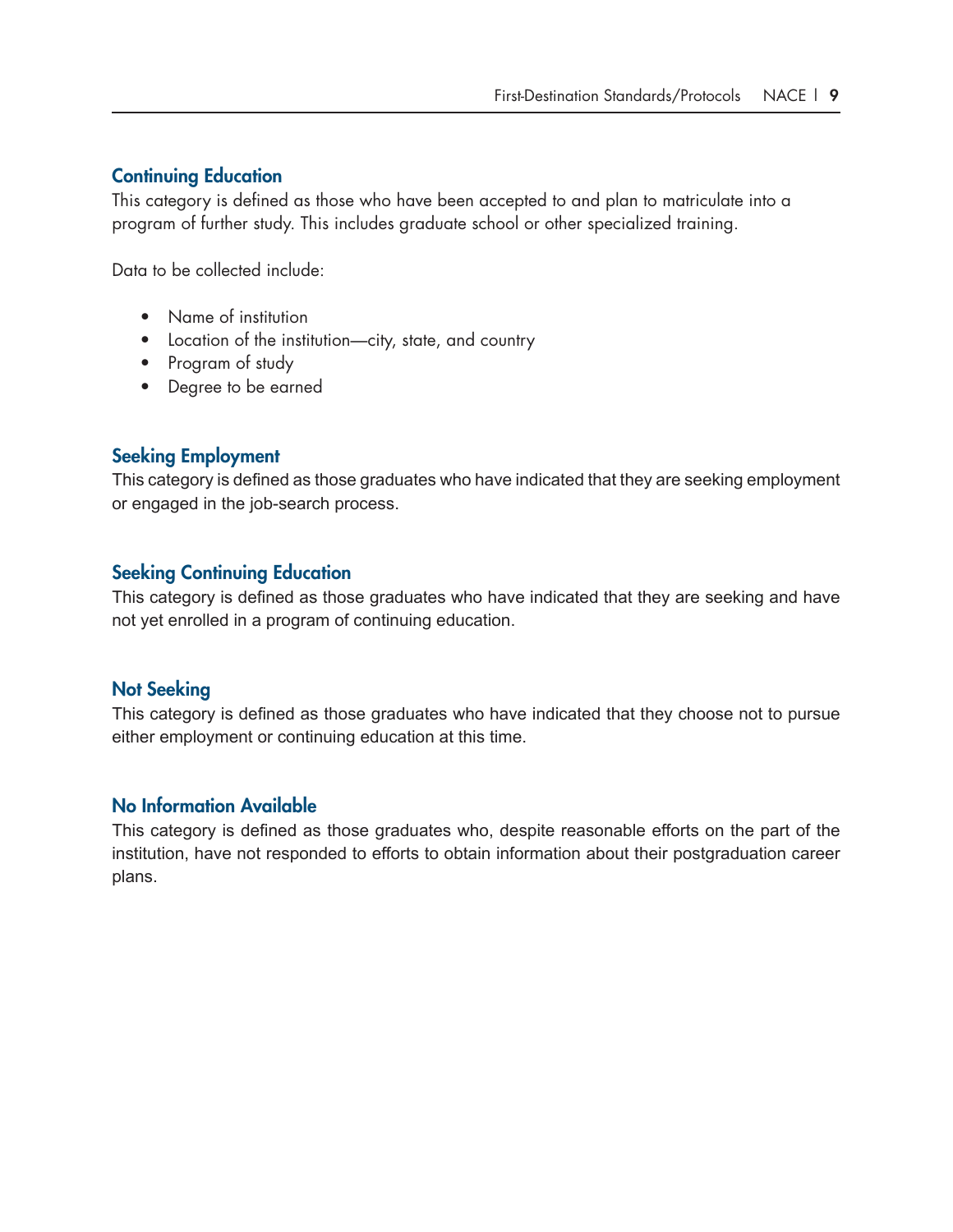#### 4. Career outcomes rate

In lieu of the term "placement rate," these standards instead focus on the notion of a "career outcomes rate." This is described as the percentage of graduates who fall into the following categories:

- Employed full time
- Employed part time
- Participating in a program of voluntary service
- Serving in the U.S. Armed Forces
- Enrolled in a program of continuing education

Details for calculating this percentage are provided in the spreadsheet that accompanies these standards/protocols. (See www.naceweb.org/knowledge/assessment/first-destination-surveystandards.aspx.)

## 5. Timeline for summary data collection and reporting

The target date for *gathering* all summary career outcomes data is December 31 of each year. For example, all career outcomes data collection for graduates from the Class of 2013 - 2014 (as defined in #1 above) would be completed by December 31, 2014. This common deadline provides a consistent metric to be used in reporting and comparing summary outcomes.

NACE recognizes that there are many reasons (e.g., *BusinessWeek* and *U.S. News & World Report* rankings) to collect and summarize outcomes data at other points in time (e.g., at graduation; three months following graduation). In addition to the December 31 deadline, institutions may continue to collect and report data subsequent to that period as suits their particular interests and circumstances.

Career outcomes data, in accordance with federal and various state regulations and policies, should be readily available to all appropriate parties. All information provided through public outlets should ensure the confidentiality of individual respondents, and individual respondents' information should only be provided in accordance with an institution's internal policies concerning private information. Institutions should use whatever means they believe are most effective in making this information available to their stakeholders or as required by some other agency or entity (e.g., state system reporting process).

Each year, NACE will request summary data from all institutions in order to track and share broad trends in hiring and continuing education. Participation in this process is voluntary. A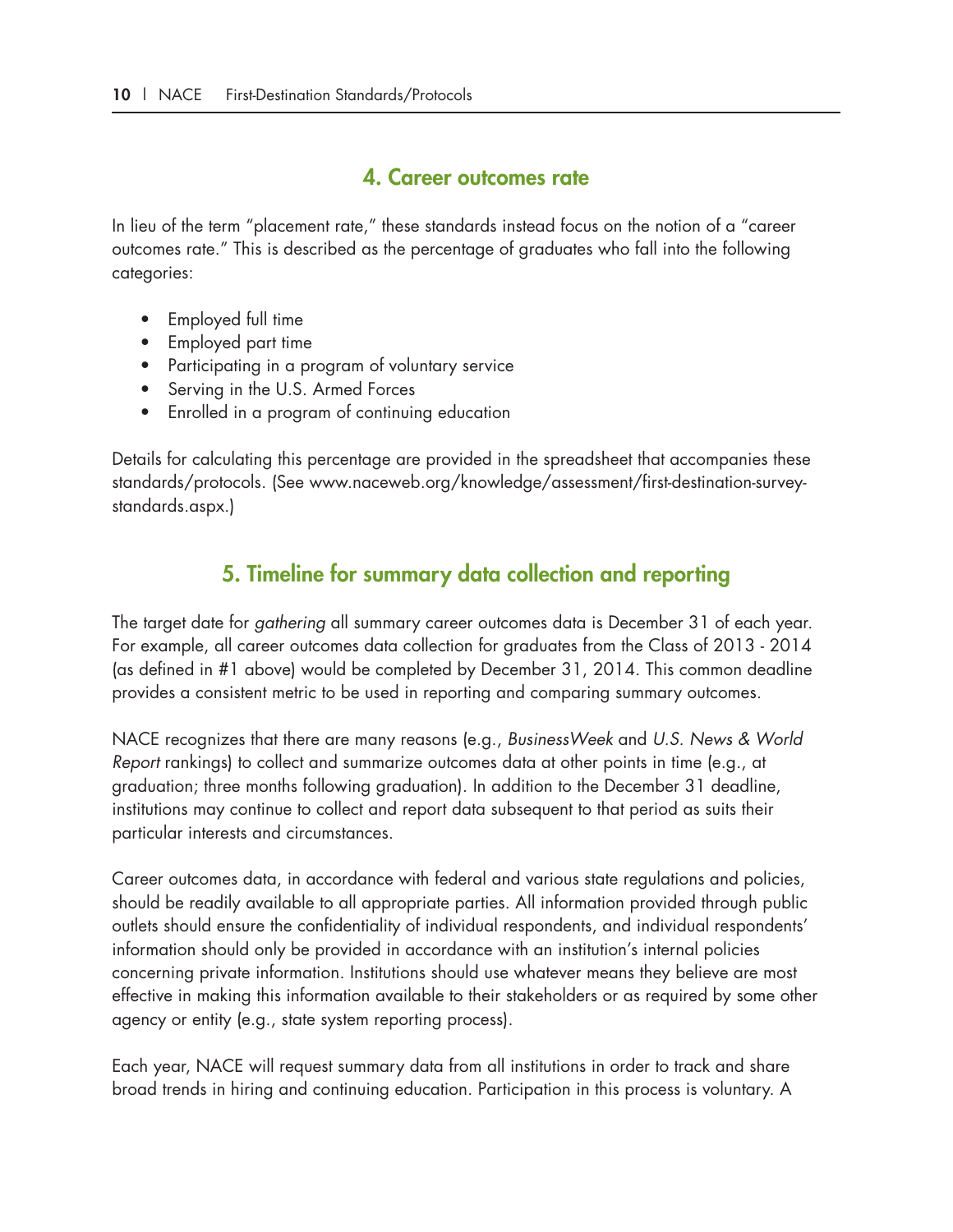sample spreadsheet that describes how these data should be organized is included as part of these standards. (Note: Access the spreadsheet at www.naceweb.org/knowledge/assessment/ first-destination-survey-standards.aspx). Institutions should track outcomes for those graduates with permanent work authorization and those without permanent work authorization; consequently separate summary analyses should be maintained. This same spreadsheet tool may be effective for individual institutions whether they choose to provide information to NACE or not.

Summary data will be requested by NACE no earlier than February 1 of each year to allow time for institutions time to analyze their data before submission.

### 6. Further assessments

The standards and protocols articulated here are intended to capture the core elements of career outcomes assessment deemed essential for the initial launch of these standards. It is expected that, as institutions become more familiar and comfortable with these initial standards and fully implement them, the standards will be expanded over time. As such, they do not cover every area of immediate or potential assessment interest to every institution. In fact, many institutions may already be including additional assessments beyond the minimums established in these standards. If so, they should continue that practice in anticipation of future development of the standards.

Recognizing the diverse interests in this area, NACE endorses and encourages supplemental efforts to gather and analyze other information as it relates to and influences career outcomes. Institutions are free to extend their efforts beyond these initial minimum standards, for example, to evaluate questions such as the following:

- What is the level of graduates' satisfaction with their initial career activity following graduation? A common practice would be to use a 5- or 7-point Likert scale to measure satisfaction along a continuum from "not satisfied" to "highly satisfied."
- What is the relationship between the graduates' first-destination activity and their degree program? While this may be of limited interest to certain academic disciplines (e.g., liberal arts), it may be of particular interest to others (e.g., engineering or business). Again, a common practice would be to use a 5- or 7-point Likert scale to measure the relationship along a continuum from "not at all related" to "directly related."
- What is the relationship between the graduate's initial career activity and the nature and extent of participation in the institution's experiential learning programs and activities (e.g., internships, cooperative education)? Common assessments in this area include asking questions about the extent of the graduate's participation in such activities and whether the first postgraduation position was taken with an employer for whom the graduate worked previously as part of an experiential learning program.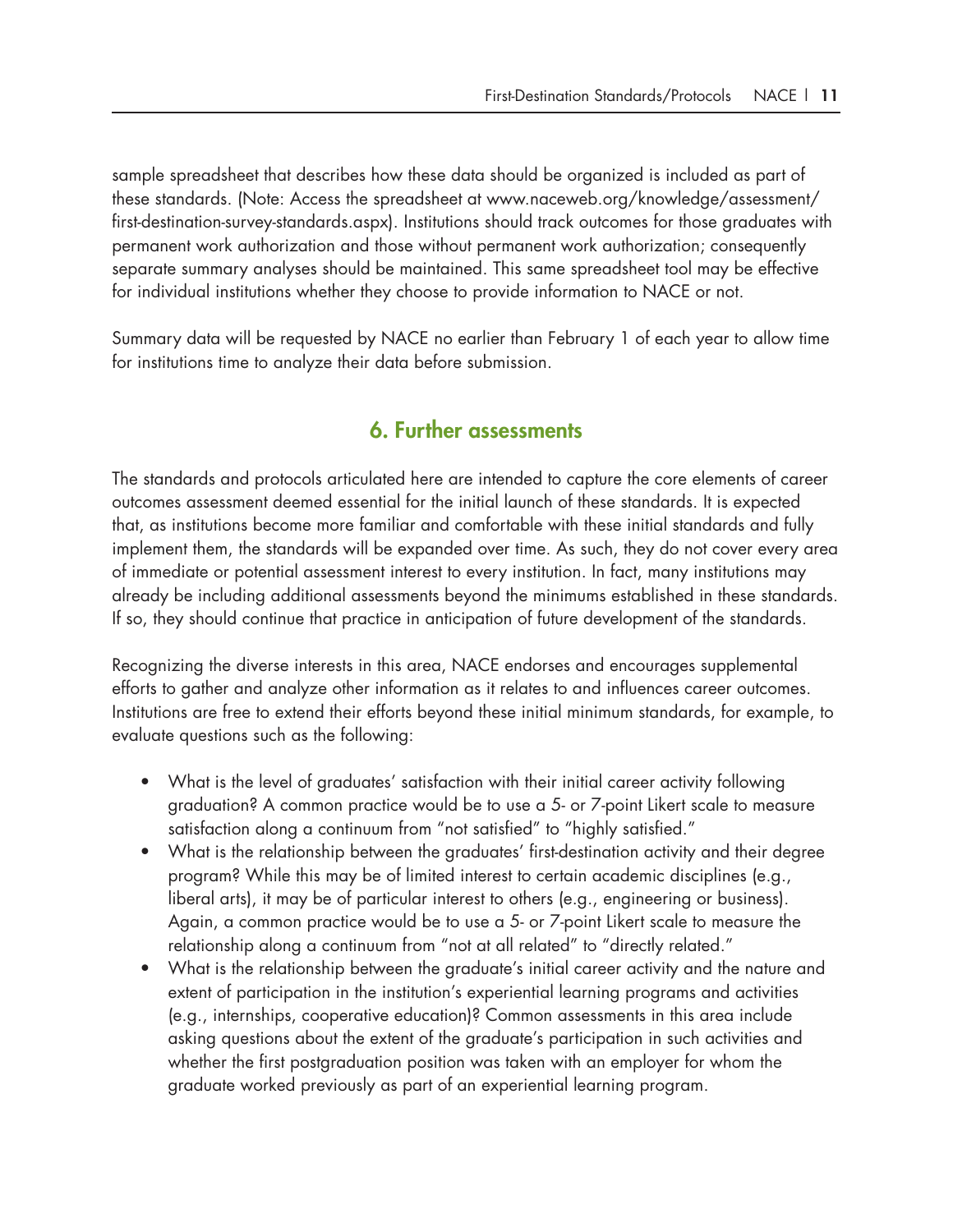- What is the relationship between the graduate's career outcomes and use of the institution's career services? Common assessments in this area include asking graduates to rate services and prioritize their value in helping to achieve the postgraduate career activity. Increasingly, these assessments are being used to develop correlations between graduates' use of services and the likelihood of specific career outcomes.
- What numbers of job offers were received by graduates and/or what were the amounts of those salary offers?
- What were the hire dates for graduates? This is especially important for programs that, for ranking or other compliance purposes, are required to track outcomes during very specific time periods.

Of course, these questions, and several others, can be addressed in different ways and for different populations depending on the interests and goals of the institution.  $\bullet$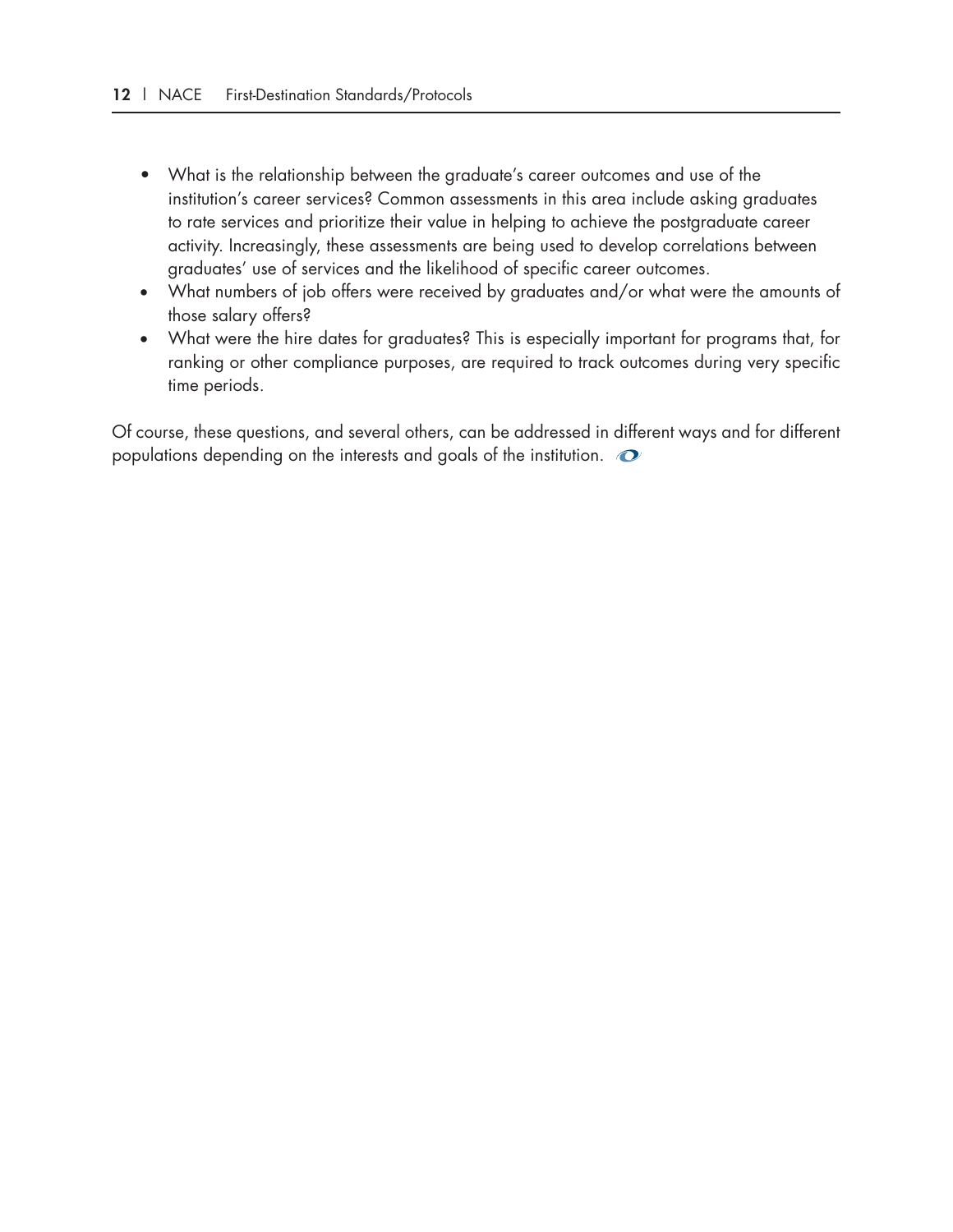## Appendix: Sample Survey

Data in this initial section may be prepopulated if using an online survey process. Certain of these data (e.g., name or ID number) may be suppressed if the institution desires confidential responses.

| Are you authorized to permanently work in the U.S.? | Yes | No |
|-----------------------------------------------------|-----|----|

#### Which of the following BEST describes your PRIMARY status after graduation? Please select only ONE of the following categories:

| Employed full time (on average 30 hours or more per week)           |          |
|---------------------------------------------------------------------|----------|
| Employed part time (on average less than 30 hours per week)         |          |
| Participating in a volunteer or service program (e.g., Peace Corps) |          |
| Serving in the U.S. military                                        |          |
| Enrolled in a program of continuing education                       |          |
| Seeking employment                                                  |          |
| Planning to continue education but not yet enrolled                 | $\Omega$ |
| Not seeking employment or continuing education at this time         |          |

### If your PRIMARY status is employed full time OR employed part time please select the category which BEST describes your employment:

| Employed as an entrepreneur                         |  |
|-----------------------------------------------------|--|
| Employed in a temporary/contract work assignment    |  |
| Employed freelance                                  |  |
| Employed in a postgraduate internship or fellowship |  |
| Employed in all other work categories               |  |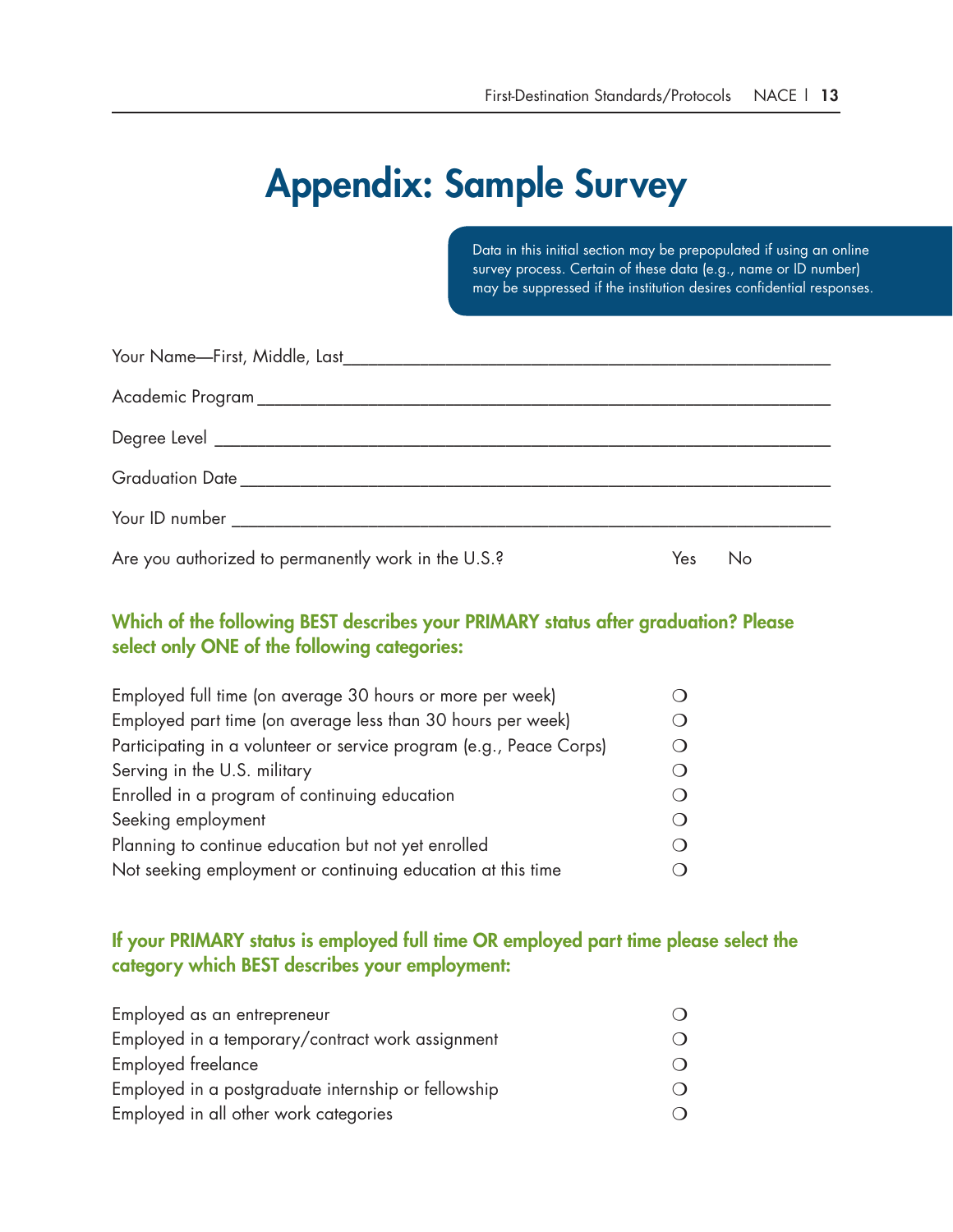#### If employed, please provide the following information concerning your employment:

| Employing organization                                                                                                                        |  |
|-----------------------------------------------------------------------------------------------------------------------------------------------|--|
| Position location-city, state, and country                                                                                                    |  |
| Job title ______________                                                                                                                      |  |
| If employed full time, annual base salary amount in U.S. dollars:                                                                             |  |
| Guaranteed first-year bonus amount in U.S. dollars, if you are receiving one: \$                                                              |  |
| If your PRIMARY status is participating in a volunteer or service program, please provide<br>the following information about your assignment: |  |

Organization \_\_\_\_\_\_\_\_\_\_\_\_\_\_\_\_\_\_\_\_\_\_\_\_\_\_\_\_\_\_\_\_\_\_\_\_\_\_\_\_\_\_\_\_\_\_\_\_\_\_\_\_\_\_\_\_\_\_\_\_\_\_\_\_\_\_\_\_\_\_\_\_

Assignment location—city, state, and country\_\_\_\_\_\_\_\_\_\_\_\_\_\_\_\_\_\_\_\_\_\_\_\_\_\_\_\_\_\_\_\_\_\_\_\_\_\_\_\_\_\_\_\_\_

Role or title <u>experimental</u> the set of the set of the set of the set of the set of the set of the set of the set of the set of the set of the set of the set of the set of the set of the set of the set of the set of the se

If your PRIMARY status is serving with the U.S. military, please provide the following information about your assignment:

Service Branch\_\_\_\_\_\_\_\_\_\_\_\_\_\_\_\_\_\_\_\_\_\_\_\_\_\_\_\_\_\_\_\_\_\_\_\_\_\_\_\_\_\_\_\_\_\_\_\_\_\_\_\_\_\_\_\_\_\_\_\_\_\_\_\_\_\_\_\_\_\_\_

Rank \_\_\_\_\_\_\_\_\_\_\_\_\_\_\_\_\_\_\_\_\_\_\_\_\_\_\_\_\_\_\_\_\_\_\_\_\_\_\_\_\_\_\_\_\_\_\_\_\_\_\_\_\_\_\_\_\_\_\_\_\_\_\_\_\_\_\_\_\_\_\_\_\_\_\_\_\_\_\_

If your PRIMARY status is enrolled in a program of continuing education, please provide the following information concerning your education:

| Name of institution                                                              |  |
|----------------------------------------------------------------------------------|--|
|                                                                                  |  |
| Location of the institution-city, state, and country____________________________ |  |
|                                                                                  |  |
|                                                                                  |  |
| Degree you are pursuing                                                          |  |